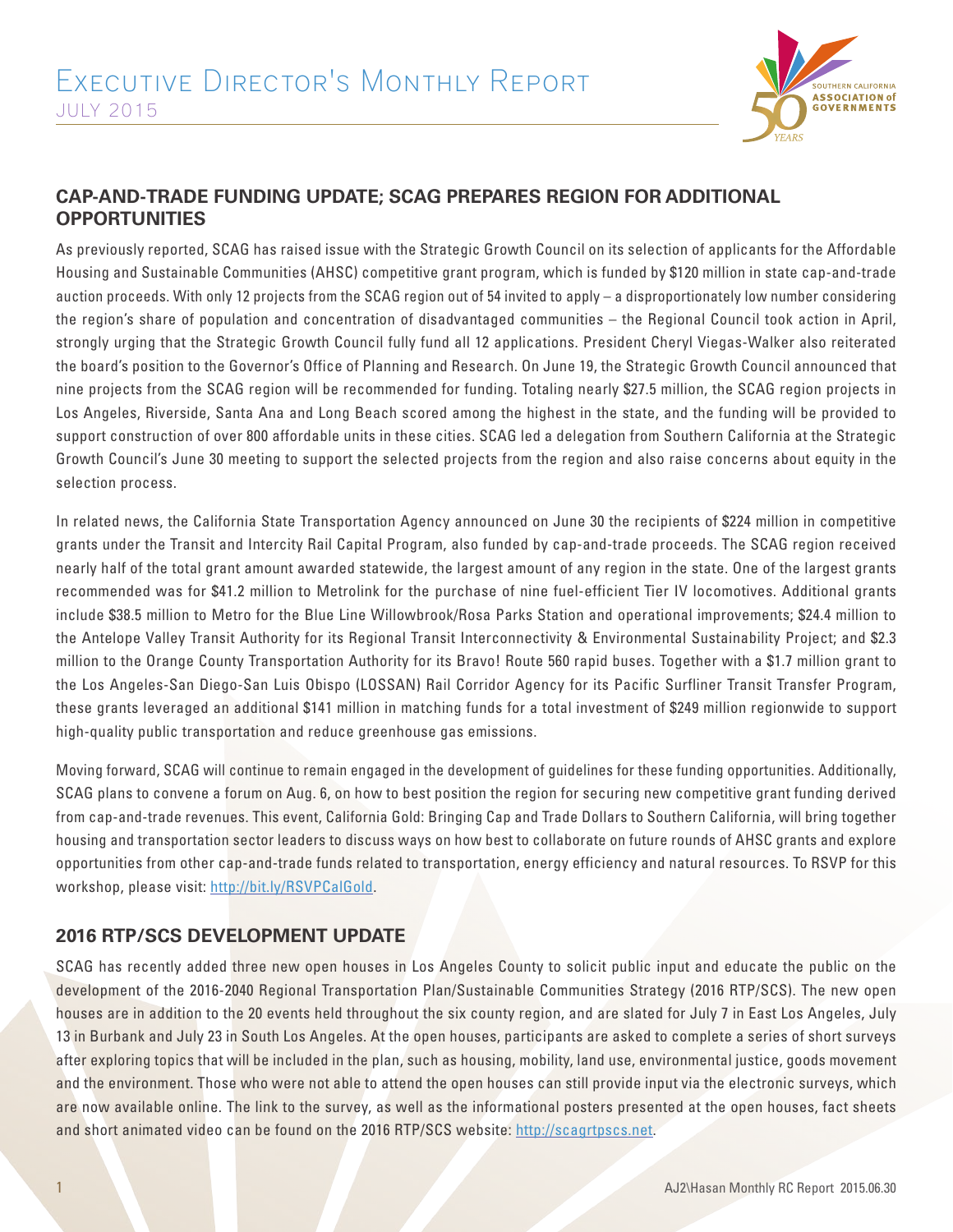

SCAG staff have also been actively working on the Integrated Growth Forecast, a key element for the RTP/SCS that is instrumental to a shared vision for regional growth. Beginning in 2013, SCAG met with local jurisdictions to ensure that our projection figures represented their on-the-ground knowledge. In total, SCAG met with 195 of the 197 jurisdictions in the region to collect input on local growth, answer questions and provide technical guidance to local staff. SCAG is using these jurisdictional-level estimates and projections of population, households, and employment as a basis for computer simulation models. One simulation targets growth in areas that are well served by transit, follows emerging real estate and demographic trends, is sensitive to certain sustainability-related factors and recognizes expanded shared mobility options. SCAG staff is currently sharing draft growth figures from this exercise with member cities and is soliciting their comments and concerns. For questions related to this process, please email RTPLocalInput@scag.ca.gov.

## **NRDC TO SEEK FUNDING FOR SB 375 IMPLEMENTATION**

The Natural Resources Defense Council (NRDC) and its partners are seeking input from SCAG jurisdictions to better advocate for funding that would implement SB 375 (the Sustainable Communities and Climate Protection Act of 2008). SCAG would like to encourage all of our jurisdictions involved in land use, transportation, housing or conservation planning related to the implementation of a RTP/SCS under SB 375 to fill out a brief survey administered by NRDC. The survey is available at http://bit.ly/NRDCSurvey. The survey takes about 10-15 minutes and is anonymous. Please complete it by the end of Friday, July 10.

#### **STATE ACTIVE TRANSPORTATION PROGRAM STILL DRAWS HIGH NUMBER OF APPLICANTS**

The state's 2015 Active Transportation Program application window concluded on June 1 with Caltrans receiving over 600 applications this year. Funding from the Active Transportation Program is available for new or improve existing bikeways/walkways, educate or encourage walking and biking, or fund the development of community-wide bike, pedestrian, safe routes to schools, or active transportation plans in predominantly disadvantaged communities. Interest remains high despite a slight drop in applications submitted throughout the state. This year, there were 222 applicants from the SCAG region, compared to 269 applications in 2014, the first year of the program. However, submissions from the SCAG region represented a larger percentage of overall/statewide submissions (35% in 2014; 36% in 2015). Caltrans has posted the list of submitted applications here: http://bit.ly/CALTRANS-ATP-List. Applications will be evaluated in July 2015. Finalists for the statewide and small urban and rural portions of the program will be announced on Oct 21-22, and the MPO portion will be announced in December. For more information on the ATP program, please visit California Transportation Commission website at http://bit.ly/CTC-ATP or the Caltrans website at http://bit.ly/CALTRANS-ATP.

## **SCAG RECEIVES GRANT FOR DEVELOP PEV INFRASTRUCTURE IN MULTI-UNIT DWELLINGS**

On May 1, the California Energy Commission awarded SCAG a \$125,000 grant from the Alternative and Renewable Fuel and Vehicle Technology Program to support deployment of multi-unit dwelling plug-in electric vehicle (PEV) readiness strategies. The primary goal of the project is to address barriers to charging station installation in multi-family housing, and will enable SCAG staff to continue to implement its 2012 Regional PEV Readiness Plan.

# **U.S. EPA TAKES FIRST STEPS TO ADDRESS EMISSIONS FROM AIRCRAFT**

On June 10, the U.S. EPA administrator signed a proposed rule to find that greenhouse gas emissions from commercial aircraft contribute to the air pollution that causes climate change, endangering public health and welfare pursuant to section 231(a) of the Federal Clean Air Act. Under the proposed rule, the EPA is also issuing an Advance Notice of Proposed Rulemaking that